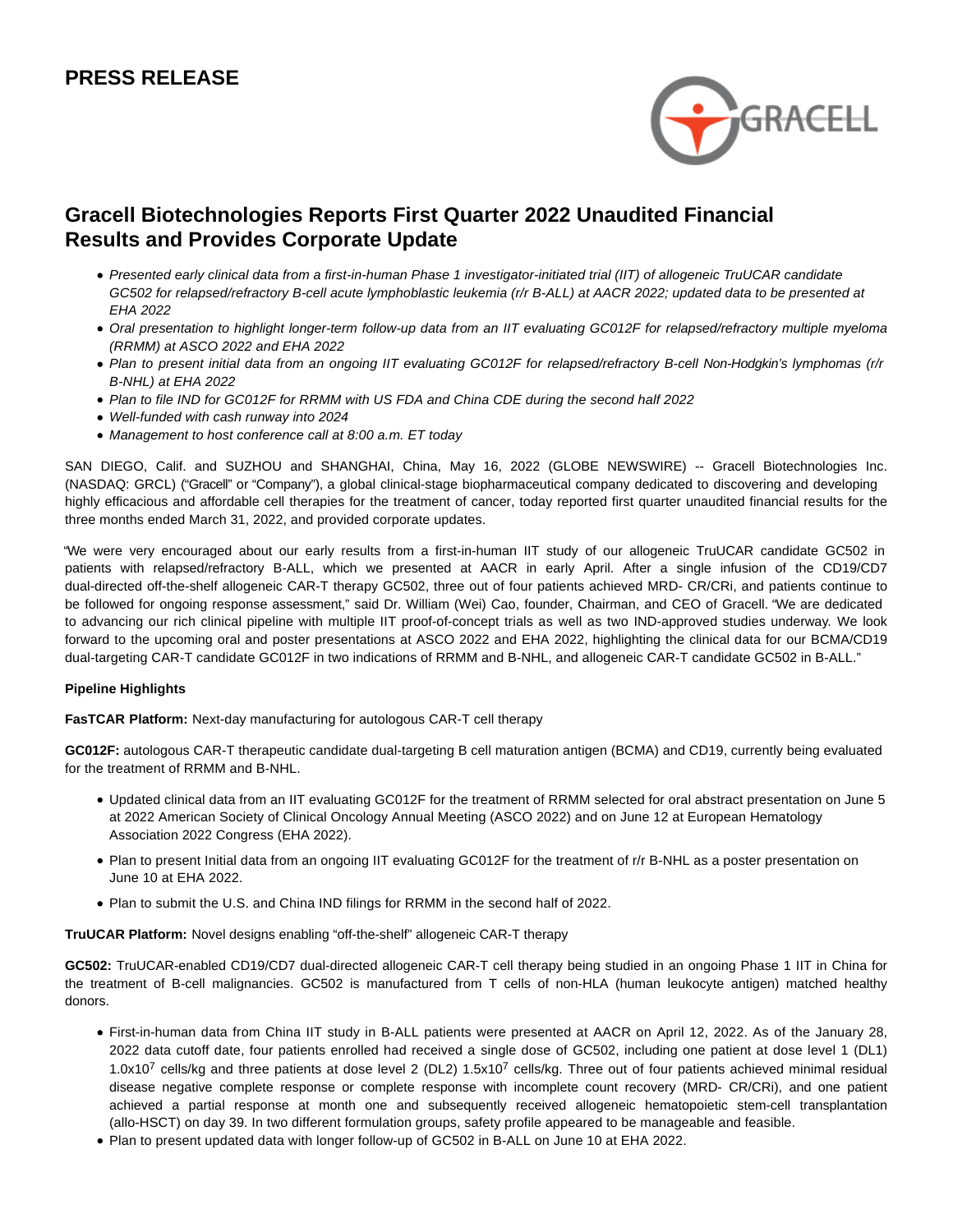**GC027:** TruUCAR-enabled CD7-targeted allogenic CAR-T cell therapy for the treatment of T cell acute lymphoblastic leukemia (T-ALL).

Target to have regulatory interactions globally and in China in the next 12 months.

**SMART CARTTM Technology**: With unique construct to take advantage of the suppressive tumor microenvironment (TME) and effectively combat solid tumors, SMART CART<sup>TM</sup> is designed to enhance CAR-T cell proliferation and duration of killing, and to resist exhaustion with improved persistence of CAR-T cells.

- On track to commence patient enrollment in a China IIT for GC503 in mesothelin-positive solid tumors in 2022.
- Plan to commence a China IIT for GC506 in CLDN18.2-positive solid tumors.

**GC007g for the treatment of B-ALL:** GC007g is an allogeneic CD19-targeted CAR-T cell therapy, derived from HLA-matched donor, for the treatment of r/r B-ALL patients who failed transplant and may not be eligible for autologous CAR-T therapy.

Registrational Phase 1/2 clinical trial under a China IND is ongoing for the treatment of r/r B-ALL. Enrolling patients in the second dosing cohort prior to entering the Phase 2 part of the seamless-design study.

#### **Corporate Highlights**

Opened the Company's R&D Center in San Diego, Calif., during the first quarter of 2022.

#### **Financial Results for the First Quarter Ended March 31, 2022**

As of March 31, 2022, the Company had RMB1,694.7 million (US\$267.3 million) in cash and cash equivalents and short-term investments. In addition, the Company had short-term borrowings and current portion of long-term borrowings of RMB88.4 million (US\$13.9 million) and long-term borrowings of RMB54.3 million (US\$8.6 million).

Net loss attributable to ordinary shareholders for the three months ended March 31, 2022 was RMB158.6 million (US\$25.0 million), compared to RMB99.7 million for the corresponding prior year period.

#### Research and Development Expenses

Research and development expenses for the three months ended March 31, 2022 were RMB121.8 million (US\$19.2 million), compared to RMB65.4 million in the corresponding prior year period. The increase was primarily due to the increased spending on research, development, and clinical trials, as well as higher payroll and personnel expenses attributable to increased headcount, and higher facilityrelated costs.

#### Administrative Expenses

Administrative expenses for the three months ended March 31, 2022 were RMB37.9 million (US\$6.0 million), compared to RMB31.8 million for the corresponding prior year period. The increase was primarily driven by an increase in professional service as well as an increase in payroll and personnel expenses due to the expansion of administrative functions.

As of March 31, 2022, 338,023,356 ordinary shares, par value of US\$0.0001 per share, were issued and outstanding. As of March 31, 2022, 16,682,761 options were granted and 14,999,857 options were outstanding, and 1,974,391 restricted share units ("RSUs") were granted under our employee stock option plan. Each of our ADS represents five ordinary shares.

Interest income for the three months ended March 31, 2022 was RMB2.5 million (US\$0.4 million), compared to RMB0.9 million for the corresponding prior year period. Other income for the three months ended March 31, 2022 was RMB0.1 million (US\$0.02 million), compared to RMB0.1 million for the corresponding prior year period.

#### **Conference Call and Webcast Details:**

Monday, May 16, 2022 @ 8:00 a.m. ET Investor domestic dial-in: 833-693-0545 Investor international dial-in: +1 661-407-1586 Conference ID: 2093503 Live webcast link[: https://ir.gracellbio.com/news-events/events-and-presentations](https://www.globenewswire.com/Tracker?data=nnUNkra4k0RxUo7_FMuDPE7Lc0Qvjdh4-A2h-CIKyeA41qaxoB6ZgKOjvDzhMRqTtPiTDhl5uouZfIf8TRd2WbORZada2zYQfCBJrke1CRJ8A-kInHcEYaMxqJmVrGDEpSDW44TJeqN3X4QT2wocfbG9OzE7ayFS1SrXWVWPYHM6AtGvIY8SqKV5-DSlGqvsD-bz4V8_s5v5RM7CcNZ36A==)

A replay of the webcast will be available on [ir.gracellbio.com s](https://www.globenewswire.com/Tracker?data=ObVDv1_X9VC3TtXCa2apQHVX0rKfwHEMh_TEi7oSTzwozEhczDApHBilmLc46YNL1iHEvkMT32mMc_dXssh7RXNlRARVaj2WbW9nEu8LMv8=)hortly after the conclusion of the event for 90 days.

#### **About FasTCAR**

CAR-T cells manufactured on Gracell's proprietary FasTCAR platform appear younger, less exhausted, and show enhanced proliferation, persistence, bone marrow migration, and tumor cell clearance activities as demonstrated in preclinical studies. With next-day manufacturing, FasTCAR is able to significantly improve cell production efficiency, which may result in meaningful cost savings, and, together with fast turnaround time, it enables enhanced accessibility of cell therapies for cancer patients.

#### **About TruUCAR**

TruUCAR is Gracell's proprietary technology platform and is designed to generate CAR-T cell therapies from high quality allogeneic T cells that can be administered "off-the-shelf" at lower cost and with improved accessibility of cell therapies for cancer patients. With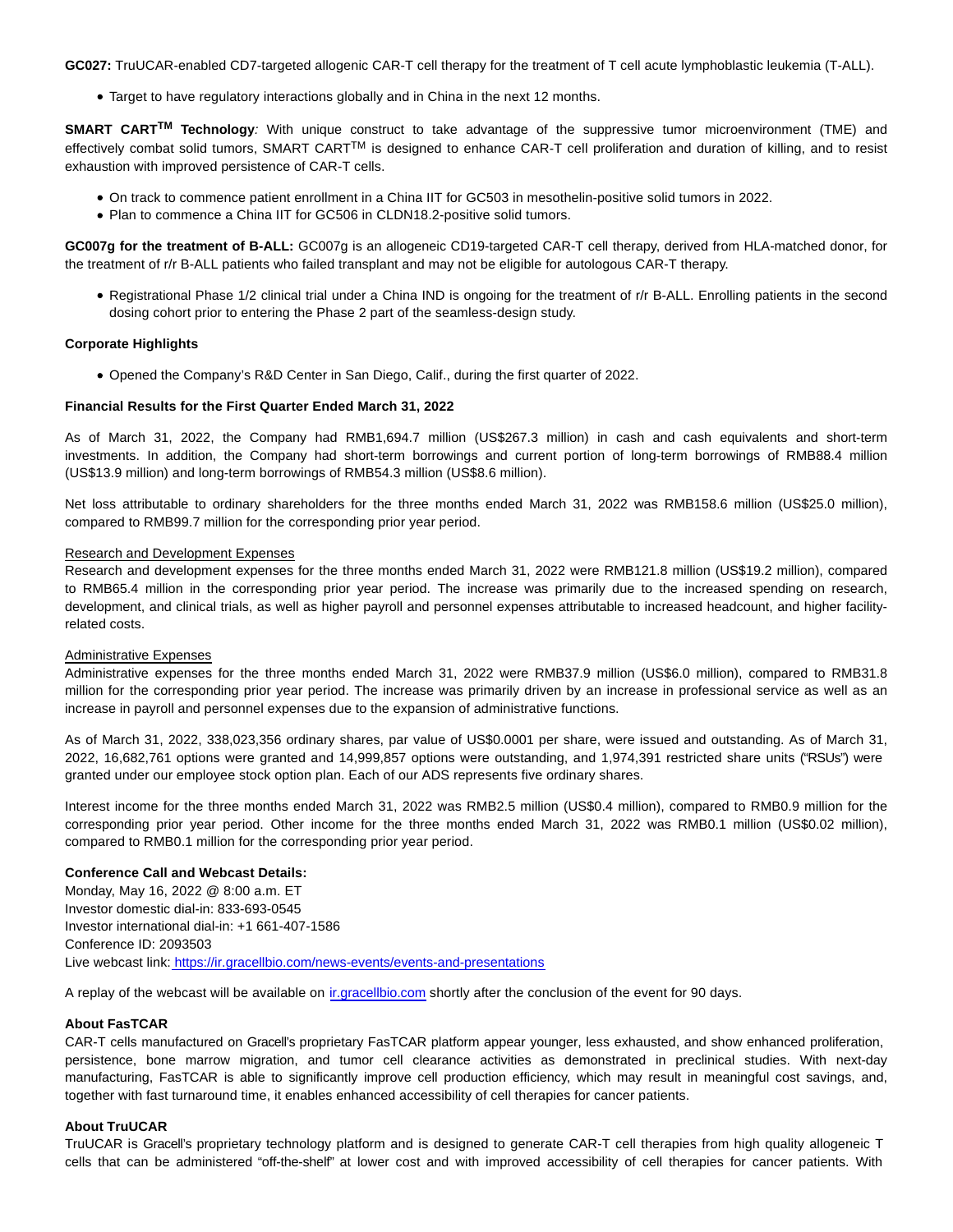differentiated design enabled by gene editing of unique genes, TruUCAR is designed to control host vs graft rejection (HvG) as well as graft vs host disease (GvHD) without the need of being co-administered with additional strong immunosuppressant after conventional lymphodepletion. The novel dual-CAR design allows tumor antigen-CAR moiety to target malignant cells, while the CD7 CAR moiety is designed to suppress rejection of allogeneic CAR-T cells by host T and NK cells (HvG).

#### **About SMART CARTTM**

SMART CART™ is Gracell's proprietary technology module designed to strengthen the functionality of CAR-T cells further, and aims to overcome tumor microenvironment (TME). SMART CARTTM includes altered expression of the receptor and signaling mechanism of an inhibitory TME molecule to enhance expansion and persistence and to reduce the exhaustion of CAR T cells. This design reverses and turns immunosuppressive signals of TME into stimulatory reactions of CAR-T cells. SMART CART<sup>TM</sup> technology can be applied to many targets for the treatment of solid tumors.

#### **About Gracell**

Gracell Biotechnologies Inc. ("Gracell") is a global clinical-stage biopharmaceutical company dedicated to discovering and developing breakthrough cell therapies. Leveraging its pioneering FasTCAR and TruUCAR technology platforms and SMART CART<sup>TM</sup> technology module, Gracell is developing a rich clinical-stage pipeline of multiple autologous and allogeneic product candidates with the potential to overcome major industry challenges that persist with conventional CAR-T therapies, including lengthy manufacturing time, suboptimal cell quality, high therapy cost and lack of effective CAR-T therapies for solid tumors. For more information on Gracell, please visit [www.gracellbio.com](https://www.globenewswire.com/Tracker?data=g2vAf5jaLcwofJgFf2qZ-ofWtPFXSL1njQfH_d76r-eCLcpgDYvs_XJht2YSKRN_2DJTFthw5H9wYxOBvcmrET8NU81x_gZVMfeexeB4xw4=)

Follow @GracellBio on [LinkedIn](https://www.globenewswire.com/Tracker?data=qDWrClVWGnSvBM46Op08DXlPuPI7SFMqiA6VgNVCUAIp79X0HNd9xXYZ-YTzvTDSzJo2IcapAxEnlkqw6H_80ZwtB_sK3Uko3I0-faIm6Qk=)

#### **Exchange Rate Information**

This announcement contains translations of certain RMB amounts into U.S. dollars at a specified rate solely for the convenience of the reader. Unless otherwise noted, all translations from Renminbi to U.S. dollars are made at a rate of RMB 6.3393 to US\$1.00, the rate in effect as of March 31, 2022 published by the Federal Reserve Board.

#### **Cautionary Note Regarding Forward-Looking Statements**

Statements in this press release about future expectations, plans, and prospects, as well as any other statements regarding matters that are not historical facts, may constitute "forward-looking statements" within the meaning of The Private Securities Litigation Reform Act of 1995. These statements include, but are not limited to, statements relating to the offering's expected trading commencement and closing date. The words "anticipate," "look forward to," "believe," "continue," "could," "estimate," "expect," "intend," "may," "plan," "potential," "predict," "project," "should," "target," "will," "would" and similar expressions are intended to identify forward-looking statements, although not all forward-looking statements contain these identifying words. Actual results may differ materially from those indicated by such forward-looking statements as a result of various important factors, including factors discussed in the section entitled "Risk Factors" in Gracell's most recent annual report on Form 20-F, as well as discussions of potential risks, uncertainties, and other important factors in Gracell's subsequent filings with the Securities and Exchange Commission. Any forward-looking statements contained in this press release speak only as of the date hereof. Gracell specifically disclaims any obligation to update any forward-looking statement, whether due to new information, future events, or otherwise. Readers should not rely upon the information on this page as current or accurate after its publication date.

**Media contact Marvin Tang** [marvin.tang@gracellbio.com](https://www.globenewswire.com/Tracker?data=qAsgEeAXYwG-htKzQBsDWxPKUdfvBAerZrysFtSB2wPRnzPc5rqt5Dl8EcPEny6ZE_e6lIaBrEpgpQ3Jc_dBFLWCfY3VHD1esgnbjzxKOYdUkcItklkH_dmk2jPFtpEi)

**Investor contact Gracie Tong** [gracie.tong@gracellbio.com](https://www.globenewswire.com/Tracker?data=IYns1435NnbS03WBAruqHsNjjqqA2eOa15_hBsaEHT2i08hFzZln2f7vpmoaJELVonOPr-TPOOKa29sUv5wHmo6VLq-5wFAuGwUZWMgzR1GejvFw2DBLBeZi8-c2zBrb)

#### **Unaudited Condensed Consolidated Balance Sheets**

#### **(All amounts in thousands, except for share and per share data)**

|                           | As of December 31, | As of March 31, |         |
|---------------------------|--------------------|-----------------|---------|
|                           | 2021<br><b>RMB</b> | 2022            |         |
|                           |                    | <b>RMB</b>      | US\$    |
| <b>ASSETS</b>             |                    |                 |         |
| <b>Current assets:</b>    |                    |                 |         |
| Cash and cash equivalents | 1,829,006          | 1,621,119       | 255,725 |
| Short-term investments    | 3,615              | 73.580          | 11,607  |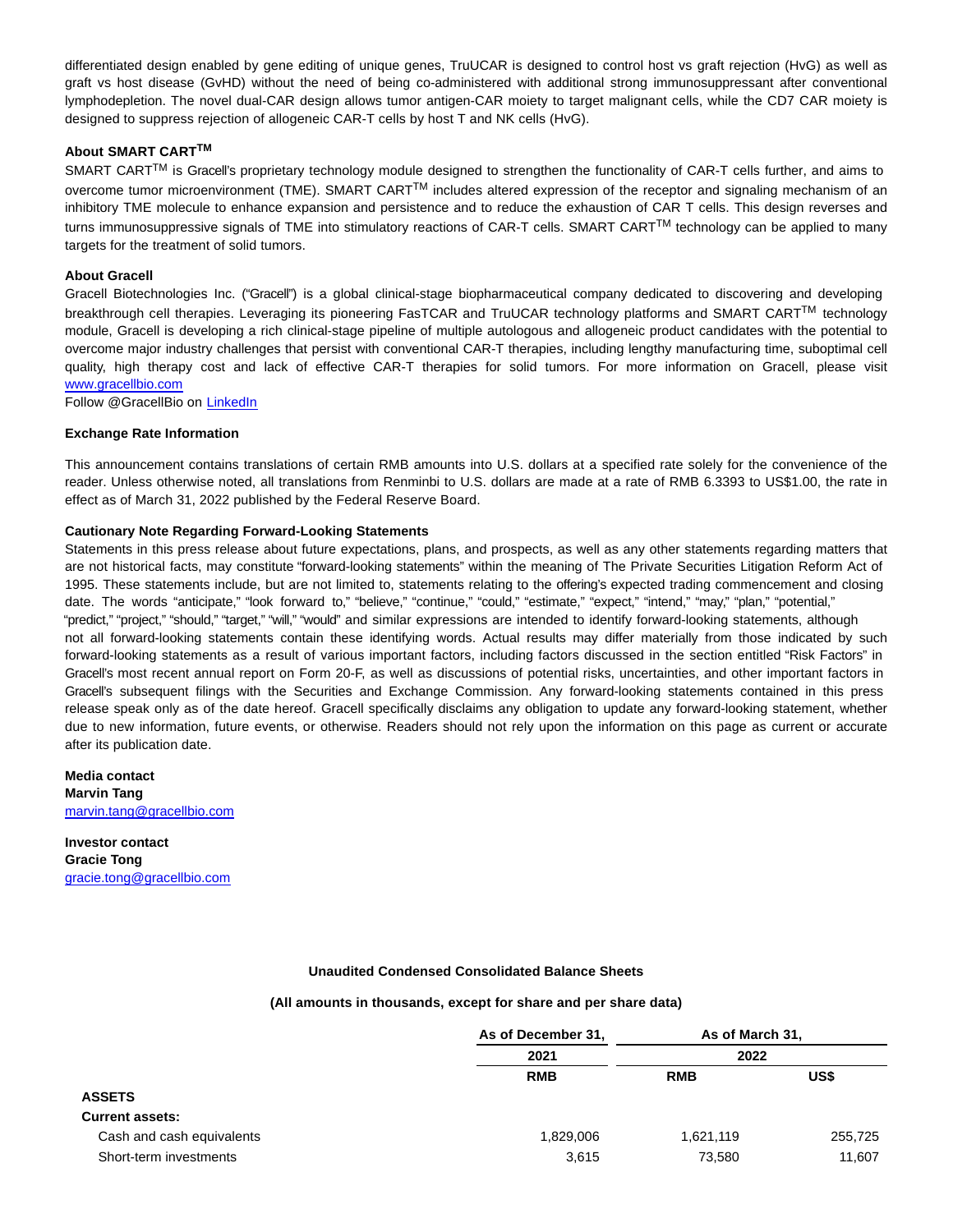| Prepayments and other current assets        | 52,459      | 66,603        | 10,506     |
|---------------------------------------------|-------------|---------------|------------|
| <b>Total current assets</b>                 | 1,885,080   | 1,761,302     | 277,838    |
| Property, equipment and software            | 123,818     | 118,536       | 18,699     |
| Operating lease right-of-use assets         | 29,652      | 25,548        | 4,030      |
| Other non-current assets                    | 21,587      | 27,855        | 4,394      |
| <b>TOTAL ASSETS</b>                         | 2,060,137   | 1,933,241     | 304,961    |
| <b>LIABILITIES AND SHAREHOLDERS' EQUITY</b> |             |               |            |
| <b>Current liabilities:</b>                 |             |               |            |
| Short-term borrowings                       | 66,100      | 86,000        | 13,566     |
| Operating lease liabilities, current        | 17,527      | 16,596        | 2,618      |
| Current portion of long-term borrowings     | 2,376       | 2,376         | 376        |
| Amounts due to related parties              |             | 4,579         | 722        |
| Accruals and other current liabilities      | 69,120      | 77,571        | 12,236     |
| <b>Total current liabilities</b>            | 155,123     | 187,122       | 29,518     |
| Long-term borrowings                        | 54,349      | 54,349        | 8,573      |
| Operating lease liabilities, non-current    | 14,830      | 11,568        | 1,825      |
| Other non-current liabilities               | 8,464       | 7,677         | 1,211      |
| <b>TOTAL LIABILITIES</b>                    | 232,766     | 260,716       | 41,127     |
| <b>Commitments and contingencies</b>        |             |               |            |
| Shareholders' equity:                       |             |               |            |
| Ordinary shares                             | 223         | 223           | 35         |
| Additional paid-in capital                  | 2,902,856   | 2,913,030     | 459,519    |
| Accumulated other comprehensive loss        | (57, 936)   | (64, 373)     | (10, 155)  |
| Accumulated deficit                         | (1,017,772) | (1, 176, 355) | (185, 565) |
| Total shareholders' equity                  | 1,827,371   | 1,672,525     | 263,834    |
| <b>TOTAL LIABILITIES AND SHAREHOLDERS'</b>  |             |               |            |
| <b>EQUITY</b>                               | 2,060,137   | 1,933,241     | 304,961    |

### **Unaudited Condensed Consolidated Statements of Comprehensive Loss**

### **(All amounts in thousands, except for share and per share data)**

|                                                         | For the three months ended March 31, |            |           |
|---------------------------------------------------------|--------------------------------------|------------|-----------|
|                                                         | 2021                                 | 2022       |           |
|                                                         | <b>RMB</b>                           | <b>RMB</b> | US\$      |
| <b>Expenses</b>                                         |                                      |            |           |
| Research and development expenses                       | (65, 433)                            | (121, 837) | (19, 219) |
| Administrative expenses                                 | (31, 759)                            | (37, 890)  | (5, 977)  |
| Loss from operations                                    | (97, 192)                            | (159, 727) | (25, 196) |
| Interest income                                         | 932                                  | 2,496      | 394       |
| Interest expense                                        | (1,235)                              | (1, 425)   | (225)     |
| Other income                                            | 128                                  | 143        | 23        |
| Foreign exchange loss, net                              | (298)                                | (71)       | (11)      |
| Others, net                                             |                                      |            |           |
| Loss before income tax                                  | (97, 665)                            | (158, 583) | (25, 015) |
| Income tax expense                                      |                                      |            |           |
| <b>Net loss</b>                                         | (97, 665)                            | (158, 583) | (25, 015) |
| Accretion of convertible redeemable preferred shares to |                                      |            |           |
| redemption value                                        | (1,989)                              |            |           |
| Net loss attributable to Gracell Biotechnologies Inc.'s |                                      |            |           |
| ordinary shareholders                                   | (99, 654)                            | (158, 583) | (25, 015) |
| Other comprehensive income                              |                                      |            |           |